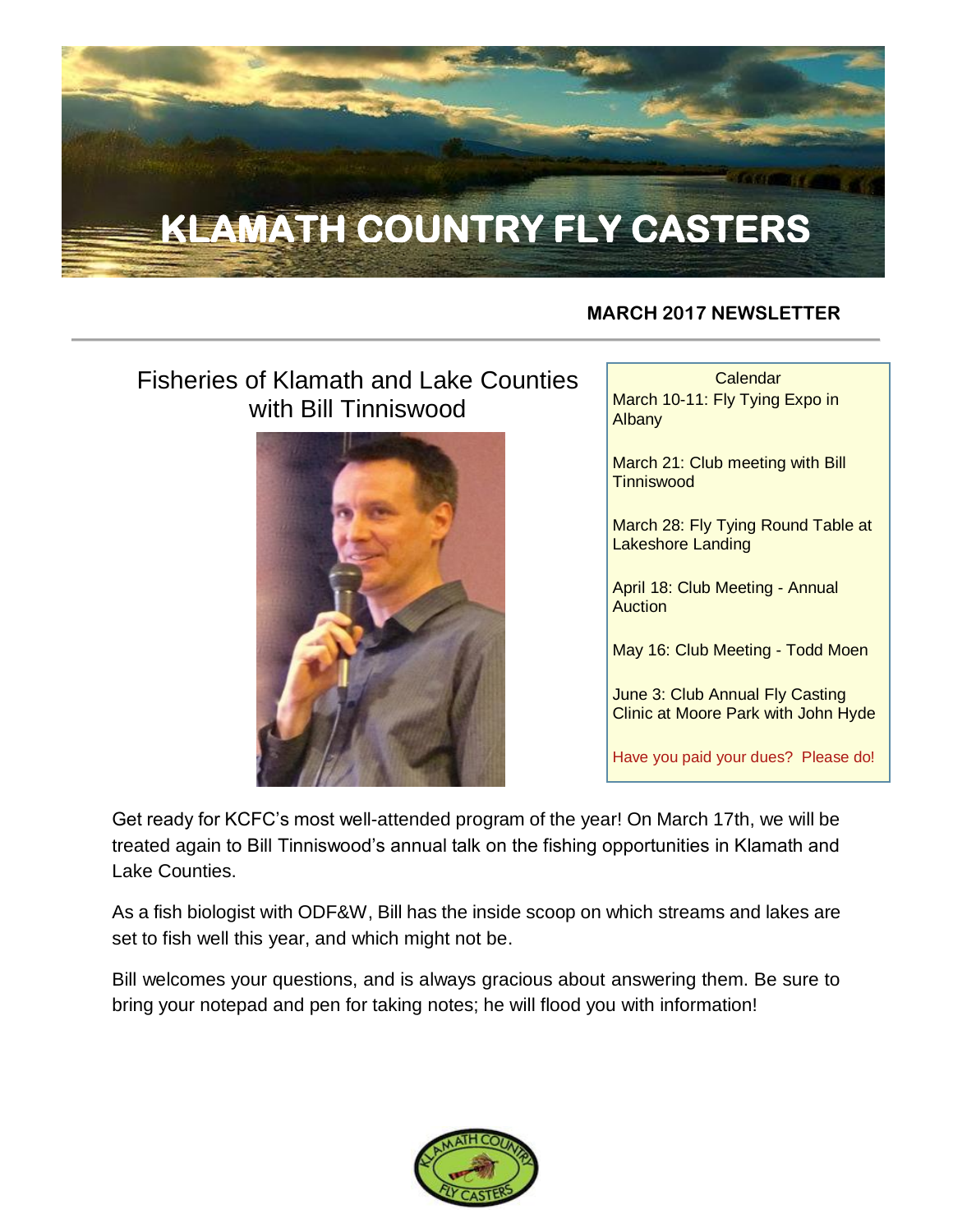## OFFICERS AND BOARD

**Dick Siemens** [resiemens@centurytel.net](mailto:resiemens@centurytel.net) President

**Carol Ann Meadows** [kcfnews@gmail.com](mailto:kcfnews@gmail.com) Vice President/President Elect

> **Peg Edwards** [edwrmed@aol.com](mailto:edwrmed@aol.com) **Treasurer**

**Peter Calvo** [nogndr@qwestoffice.net](mailto:nogndr@qwestoffice.net) **Secretary** 

**Dale Zemke** [kcflycasters@gmail.com](mailto:kcflycasters@gmail.com) Past President

**John Hyde** [yamsiranch@hughes.net](mailto:yamsiranch@hughes.ne) Board Member

**Bob Kingzett** [bobk@jeld-wen.com](mailto:bobk@jeld-wen.com) Board Member

**Lois Krueger** [lk.timefliesoutfitters@yahoo.com](mailto:lk.timefliesoutfitters@yahoo.com) Board Member

> **Jim Ricks** [mtnestinor@gmail.com](mailto:mtnestinor@gmail.com) Board Member

## THE KCFC MISSION STATEMENT

We, the Klamath Country Fly Casters, out of a vital interest in the sport of fly fishing, do hereby join to promote fly fishing as a method of angling, to encourage youth to learn this method of angling, and to promote and participate in meetings to educate all persons in the many aspects of fly fishing as a sport. We agree to make every effort to protect and improve fishing resources in our area by encouraging the practice of catch and release fishing of wild, native fish and by supporting fly fishing organizations in other areas in the overall quest for improvement and perpetuity of fishing resources.

The members of the board of Klamath Country Fly Casters put forth this statement:

"We invite people to become board members of the Klamath Country Fly Casters who wish to promote a healthy and harmonious sense of collegial spirit within the environmental milieu of our board. We on the board choose to care for the well-being of board members, Club members, and for our fly fishing community. We ask those who want to be board members to practice positive intervention, to work harmoniously with other board members, and be willing to promote well-being amongst fellow members of the Klamath Country Fly Casters and our community."

#### **COMMITTEES**

Conservation: Jared Bottcher Education: John Krueger IFFF Liaison: Dale B Zemke Fly Casting Events: John Hyde Fly Tying: Ralph Carestia Membership: Mark Kelley Mentoring: Dave Biddison

Monthly Raffle: Peg Edwards Newsletter: Dale B Zemke Nominating: John Hyde Outings: Jim Ricks Programs: Bob Kingzett Social/Auction: Lois Krueger

Regular KCFC meetings are held on the third Tuesday of the month, September through May, at Elmer's Restaurant, 3030 S. 6th Street, Klamath Falls. Dinner starts at 6:00 with the meeting beginning at 7:00. Board members, please be there at 5:00.

The KCFC website is: [www.klamathcountryflycasters.com](http://www.klamathcountryflycasters.com/)

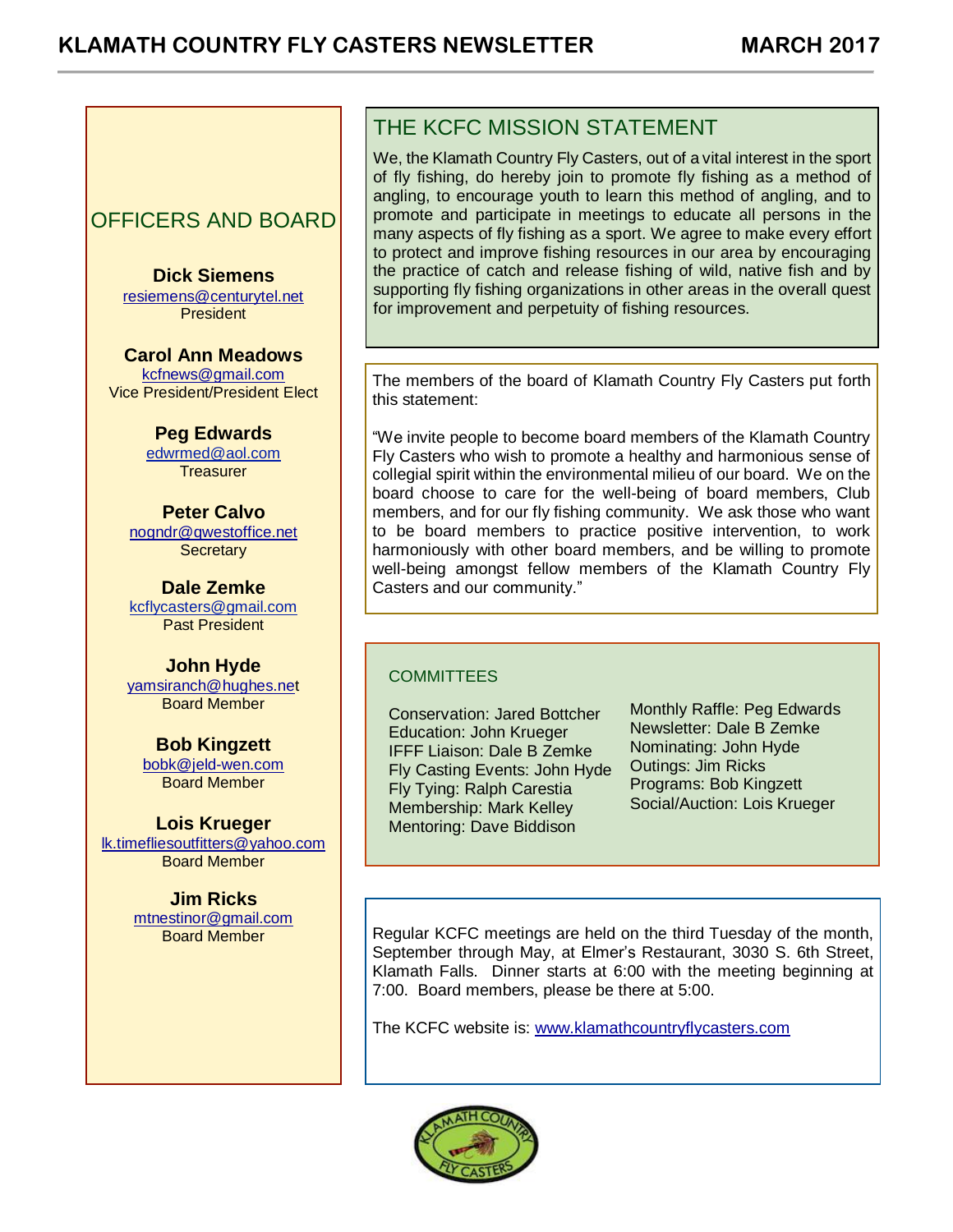#### **PRESIDENT'S REPORT from Dick Siemens**

The meeting this month is one many of us look forward to each year. Bill Tinniswood will be reporting on the fishing prospects for the coming year in the streams, lakes, and reservoirs in Klamath and Lake Counties. In addition to being a fish biologist, Bill is an avid fly fisherman and knows how to fish all of the waters that he will be talking about. He knows when the fishing is best, which flies to use, and how to fish them. Come out and share a fun evening.



A new general fishing season will be here soon. If you would like to lead a group of club members in a fishing outing at some lake or stream, please contact Jim Ricks, our outings chairman. Jim will help you organize the trip and sign up those who would like to go. From another perspective, if there is a stream or lake that you don't know much about but would like to fish, contact Jim or any board member and if there is enough interest, we will help find a "stream keeper" to lead a group to that fishery.

Remember the Fly Fishing/Tying expo sponsored by the Oregon Council of the IFFF is coming up soon—March 10-11 at the fairgrounds in Albany. To learn more about the expo, talk to Dale Zemke.

I have been having fun tying flies lately and completed tying a box of flies for the special raffle. I guarantee you that you will catch fish on the Yamsi ranch with the flies that I tied—especially with John Hyde as your guide. Lately, I have been experimenting on tying a black drake nymph. I have been using Polly Rosborough's version as a guide but have made some variations of my own. That by the way is one of the fun things about fly tying (putting your own ideas into a pattern). I will include a couple of these nymphs in the box for the special raffle.

I hope to see a big turn out this month for Bill's presentation. Come out and bring some friends too.

**Dick** 

THANK YOU to all the wonderful Club members who have paid their dues! Even though dues are still only \$35.00 (and that's for a two-person family membership!), each member who pays helps so much toward the Club booking top-rate speakers for our programs, as well as helping our stated goals of education and conservation. Again, THANK YOU!

If you haven't paid your dues yet, please do! Our Club fiscal year runs September - August, so dues were due last October. We need YOUR help!

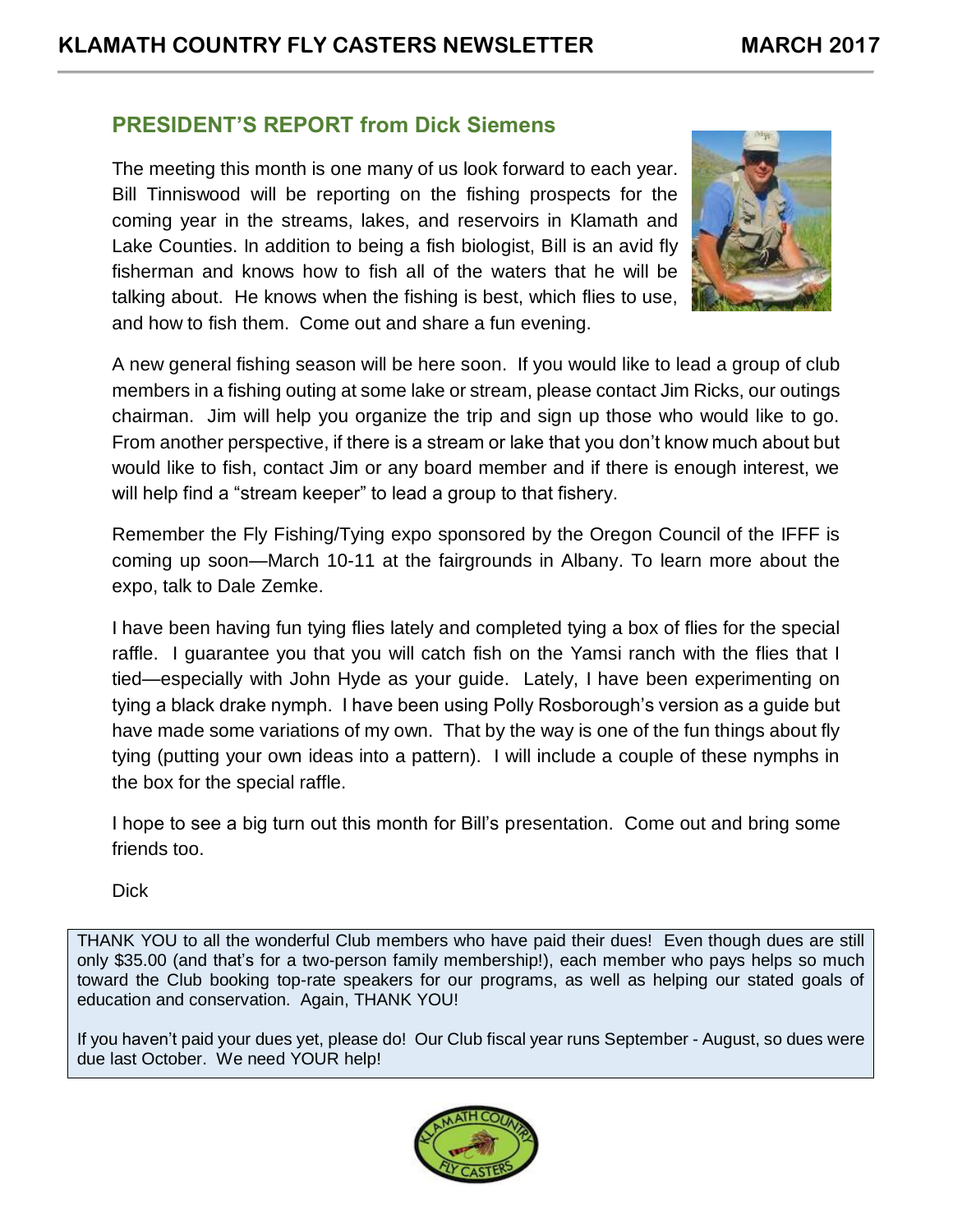

On February 14<sup>th</sup>, seven members of the club met at Elmer's for breakfast and distribution of Trout eggs that they would deliver to 18 classrooms at 11 schools in the Klamath Basin and Ashland. Also, Eggs were delivered to the Klamath YMCA After School Program and the Klamath Library.

A thank you to Tom Essex, Carl Gurske, Marshal Moser, Bill Tamplen, Karen and Greg Williams and Dale Zemke from the teachers and from our club for making a valuable education effort possible. Also, a thank you to Jennifer Luke and Amy Baker of the ODF&W and Akimi King of the USF&W for their massive support.



Eyed eggs, and some newly hatched



Rainbow trout alevin



Rainbow trout fingerlings



Trophy-size rainbow trout

## MEMBERSHIP MATTERS

There will be great programs and outings for KCFC in 2017. Invite a friend to come to a meeting and introduce them to our fly fishing community!

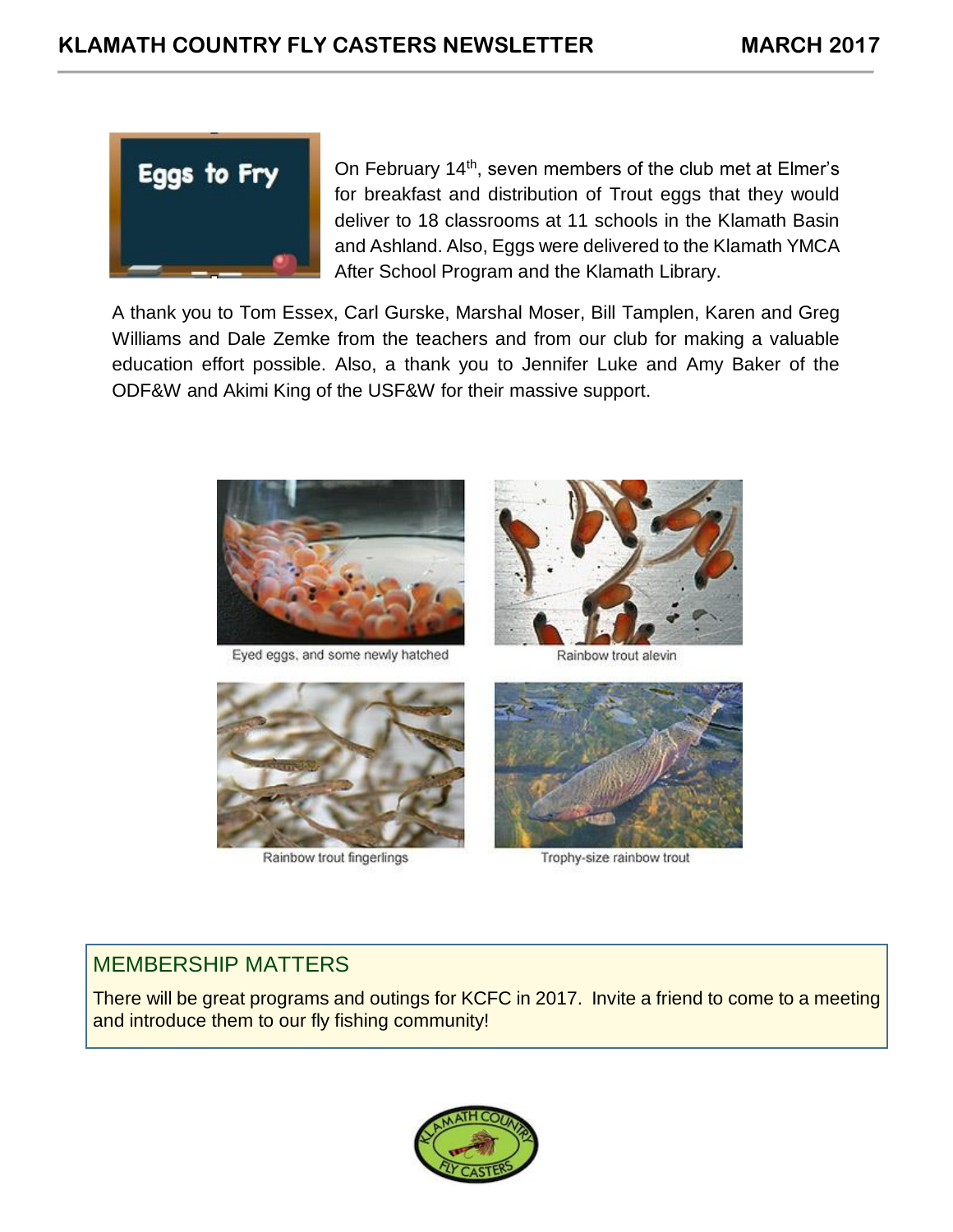

#### **FISHING CLUB OR CONSERVATION CLUB?** By Dale B Zemke

This is a question that has come to light from a variety of sources recently. Consequently, it needs to be addressed to our readers and club members.

Let us first address conservation. The question seems to be related to our conservation efforts done on private land within the Klamath Basin. The question has been raised about why we do this work and yet do not gain access to the fisheries on the private property.

These projects are part of a program that the U. S. Fish and Wildlife does in partnership with various State and Local organizations, like ours, and with land owners that have streams running through their property. The purpose is to undo damage that has been done to these waterways over the years by farming and ranching. These streams often are or were spawning areas and their deterioration has adversely impacted both the number and the quality of fish throughout the stream and connected waterways.

Requiring public access (i.e. our club) to the private property as a condition of this partnership is simply not possible if there is to be agreement from the land owner for the project. It is an unrealistic expectation. We as anglers benefit from the improved numbers of healthy fish in those areas that we can access. It is simple - fish move and migrate the entire fishery benefits from the restoration of waters on private property. A side note, the Yamsi Ranch received support from our club and in turn has been periodically providing their \$175.00 Fly Fishing Package to Club members for \$75.00 - a 56% savings.

We offer work parties as the primary part of our contribution to the conservation projects. We also seek funding from the ORCIFF and the IFFF coupled with our club's donation of funds. These funds are then joined with major funding support from USF&W and, at times, the ODF&W. Occasionally other partners join the project as well and we end up with projects that can be at the 7-digit level of funding. We are a small part of the overall program, but we are also critical to its success. Our \$1,500 in seed money and volunteer labor explode into a massive restoration effort. In return, we gain recognition as a club, as we did in 2013 when the Club was named ORCIFFF Club of the Year. Our Conservation efforts are also a part of why we are categorized as a 501(c)3 Tax Exempt Organization, which makes us eligible for Grants and donations from other organizations.

We have also received compensation on some of the past projects in the form of "Management" or "Administration" fees. These have been amounts ranging from \$1,000.00 to \$8,000.00, depending on the scope and dollar value. So, we receive funds and we receive greater numbers of healthier fish for our efforts. (Continued)

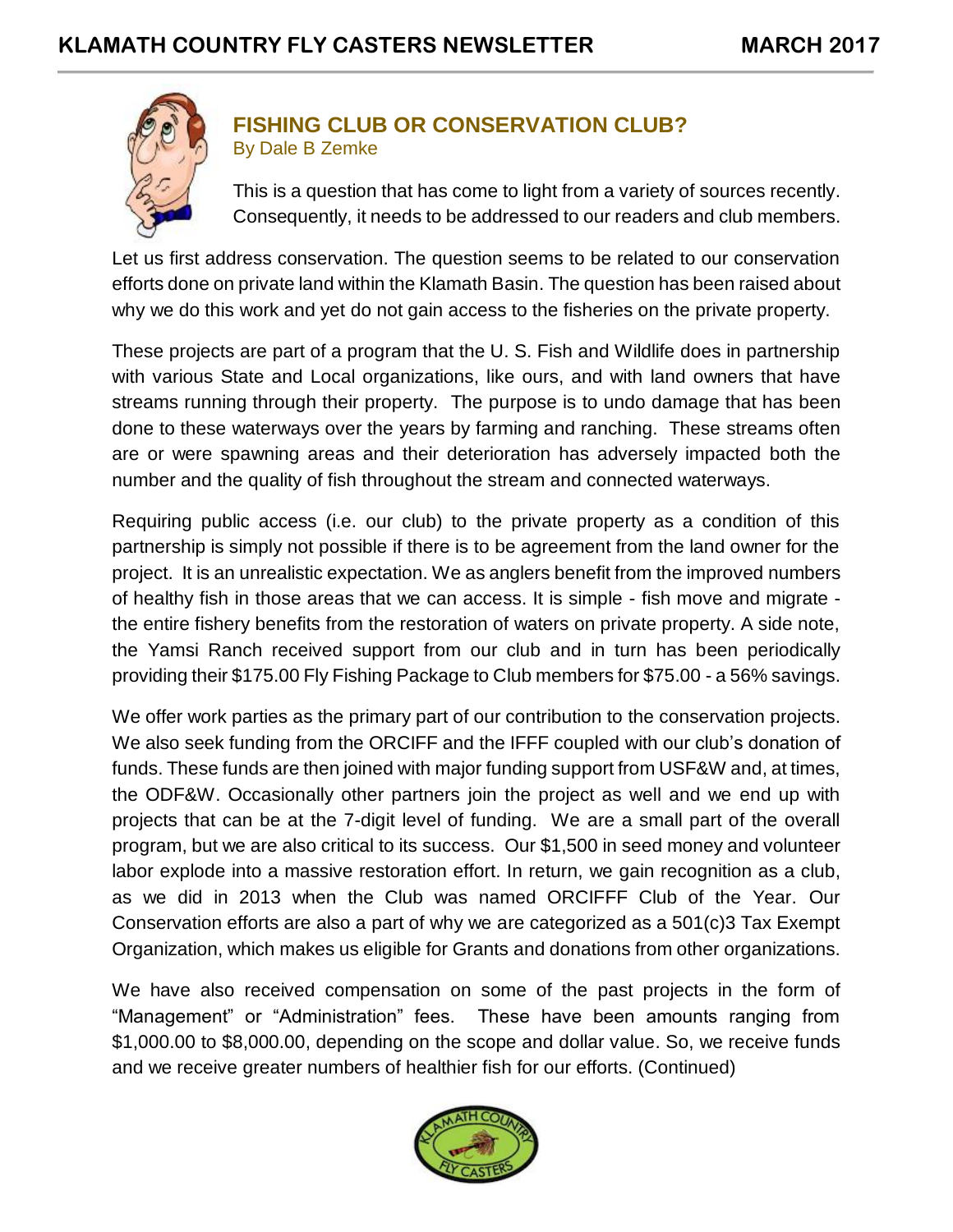## **FISHING CLUB OR CONSERVATION CLUB? (Continued)**

Are we a fishing club? That is an excellent question. We are all anglers of varying skill levels; we gather once a month for a meeting and some comradery, not too much heartburn, and hopefully an interesting presentation about various aspects of our sport. So, what is the expectation of the Club when it comes to going fishing?

*1.* Perhaps the club could gather contact information together and publish a directory of club members so you can call someone, or several people, and make a fishing date?

#### **Well, we do that! Use it!**

*2.* It might be fun if the Club were to try to organize club outings to a location that we as members can gather and fish? That could be either a day or a multi-day outing. But, how does one do that? That might require instructions on how to organize various outings - pretty much a step by step guide on how to do it.

**Oh, yeah, I forgot, we do that also**. **We even have a guide on how to do it!**  The biggest problem about this is getting someone to step up and be the organizer of the outing - the "Stream Keeper." That is on you as members of the club. If you do not step up and volunteer to head up an outing, then it is simply not going to happen. We can give you the tools and the support to ensure that it is painless, however, **YOU** need to get off your duff and step up. That is the bottom line.

So, as a club, we can help you improve your skill levels through mentoring (yes we have that too), presentations and casting clinics. We give you the ability to communicate with like-minded anglers, and we give you the tools to enable you to put together a fishing trip for you and members of the club. We feel that should cover most anyone's expectations.

This probably means we are a fishing club that does conservation projects to improve the fisheries in the Klamath Basin where we like to fish. So, here is the question again:

## **ARE WE A FISHING CLUB OR A CONSERVATION CLUB?**

## **THE ANSWER IS: YES, WE ARE!!!**

**CONTACT YOUR CLUB OUTINGS CHAIRMAN, JIM RICKS, AND TELL HIM YOU WANT TO BE A STREAM KEEPER AND DO AN OUTING! DO IT NOW SO WE CAN GET IT SET FOR THIS SEASON**

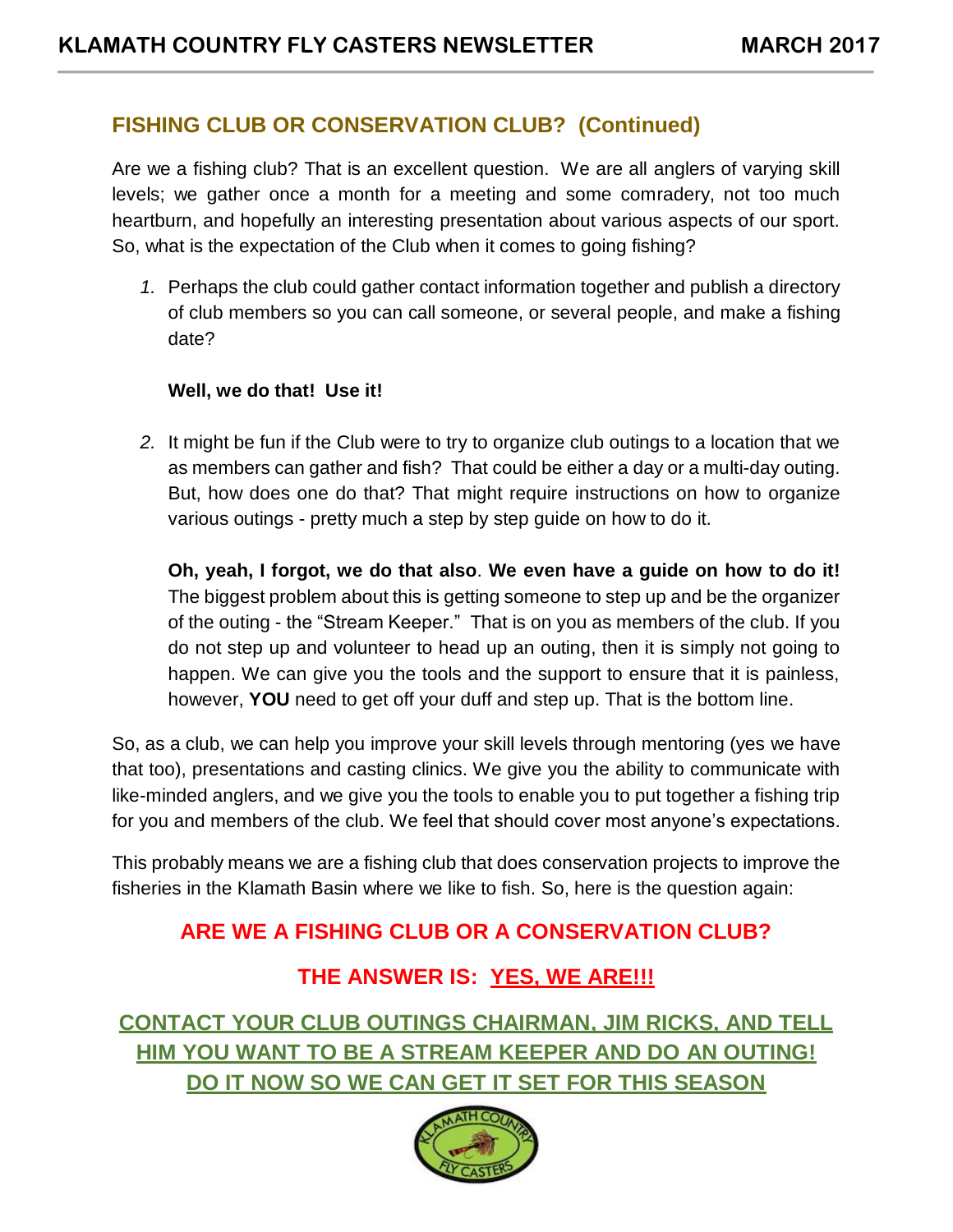# **Club Outings Message**

#### from Jim Ricks, Outings Chairman

It is time to start planning fishing trips, where we fish together as a club. I would like to get a jump-start on getting people to think about leading a club fishing outing this summer and sign-up to do so.



If you have a lake or stream fishing adventure in mind that club members would enjoy, please send me an email at [mtnestinor@gmail.com](mailto:mtnestinor@gmail.com) or call me at 541-205-3274 as soon as possible. Provide a short description of the outing, the location, the proposed date of the outing, and your name, phone number, and email address. Also, I will be at the March 21 meeting to solicit members to sign-up to lead an outing for the club members.

Here's some outings that club members have volunteered to lead in the past – hopefully they will repeat again this year! Dale Zemke led a group to Juanita Lake in May. Bob Gregory lead an outing to Pyramid Lake in April. John Hyde has offered several fishing opportunities on the Upper Williamson at Yamsi Ranch. Doug Barnes lead a group to Diamond Lake in June. Marshal Moser led a group to Miller Lake in September. Our dear departed friend John Staunton led an outing to Medicine Lake in September.

# **Lake Juanita Outing - Saturday June 24th**

Stream Keeper - Dale B. Zemke - dale\_zemke@yahoo.com



Lake Juanita is located approximately 4 miles south and 4 miles west of Macdoel, CA. It is a small, high altitude lake that is not heavily visited or fished. It is stocked with trout and has a population of small, feisty, largemouth bass. The Lake fishes well. Excellent facilities. There is a concrete boat launch. No motors of any sort, fuel or electric, are allowed, but the size of the lake makes it excellent for row boats, float tubes, pontoon boats,

canoes, or kayaks. The water stays cold all through the summer. Dress accordingly if float tubing. This will be a day trip. Please bring your own food and beverage. Drinking water and vault toilets are available. There is no day use fee at this USFS campground, only a fee if you are overnighting in the well-maintained campground. We have had club outings at this lake in the past and it has been a very successful location. A one day California license is \$15.12 or a two day for \$23.50 for both residents and non-residents alike and can be obtained online at [www.wildlife.ca.gov/Licensing.](http://www.wildlife.ca.gov/Licensing) Sign up for this outing at the March 21st Club meeting.

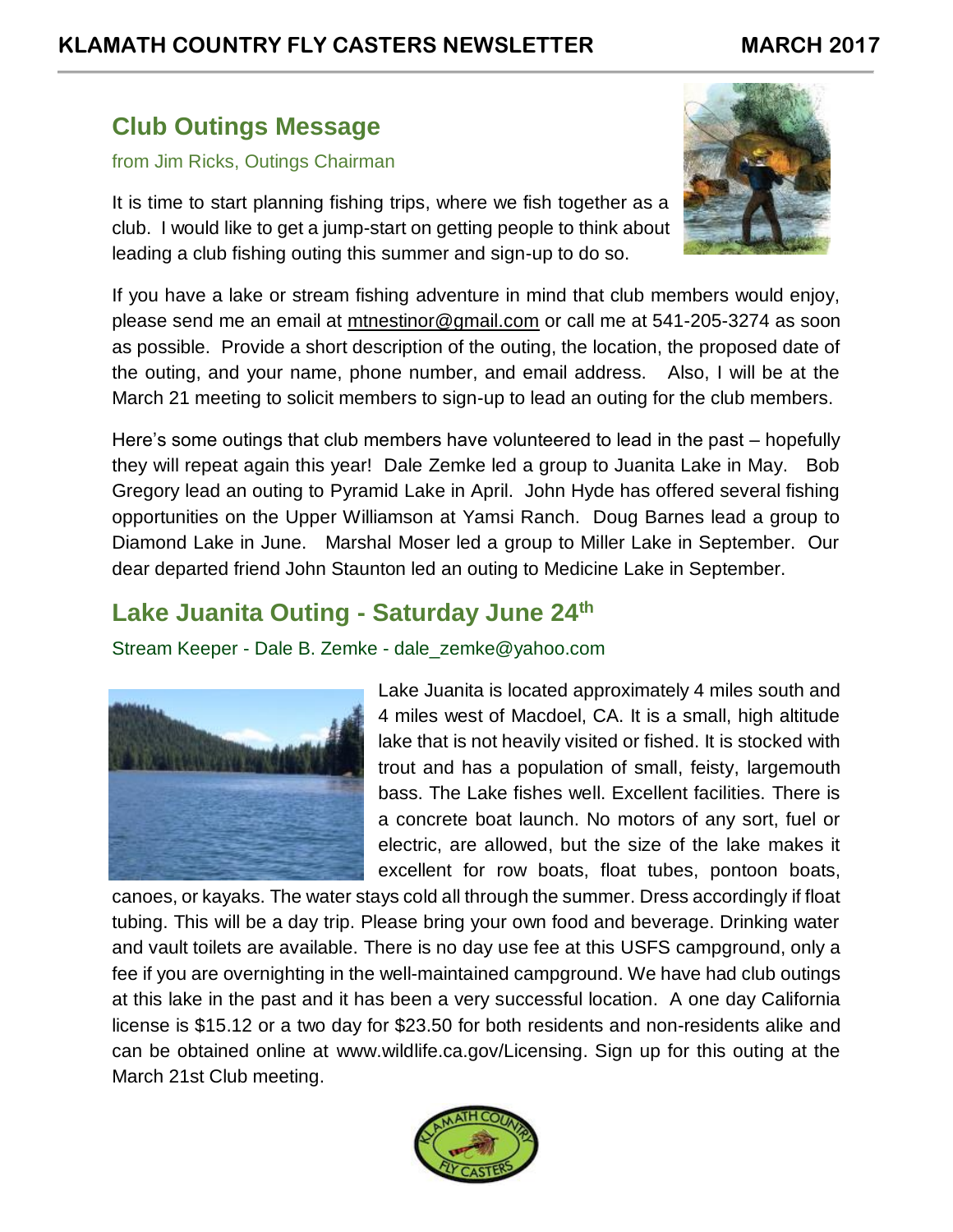# **2017 NW Fly Tyer's and Fly Fisher's Exposition Albany March 10th & 11th**

The NW Fly Tyer and Fly Fishing Expo, organized and presented by the Oregon Council of the International Federation of Fly Fishers, is just around the corner. Scheduled for March 10<sup>th</sup> and 11<sup>th</sup>, in Albany, Oregon, the Expo has been heralded as the "largest fly tying event west of the Mississippi." At the Expo you will be part of a crowd of fly tyers and fly fishers who are building their knowledge and seeing old friends.

Please visit the web site at [nwexpo.com](http://nwexpo.com/) to register for the classroom and casting classes now, before they are sold out.

You can also volunteer for specific tasks and time slots at the Expo through the same web site. Take a look at it and see what you might like to get involved in at the Expo especially if you plan to attend anyway. All volunteers will receive Free Entrance to the Expo for both days, an Expo Pin, 2 Beverage Tickets & 2 Raffle Tickets, a \$30.00 value.

The Oregon Council of IFFF supports our Club with funds for conservation projects. We need to support them with volunteers!

The Fly Tyer Schedule has also been posted on the website. There are many great tyers that will be attending this year.

A reception dinner will be held on Friday night this year. This special dinner only costs \$5.00 to attend and has a limited number of tickets. You can purchase your ticket on the web site. The Friday reception dinner will replace the Saturday banquet. There will be an auction at the reception dinner. Additionally, there will be a special fly box raffle.

There are options to purchase packages that include raffle tickets and reception dinner tickets at a discount on the web site.

If you have not attended in the past - I think you would find it to be a great way to spend a weekend. And if you go, volunteer or not, contact Lois Krueger at [lk.timefliesoutfitters@yahoo.com](mailto:lk.timefliesoutfitters@yahoo.com) or Dale Zemke at [dale\\_zemke@yahoo.com](mailto:dale_zemke@yahoo.com) to let them know so they can advise you of any gatherings for dinners.



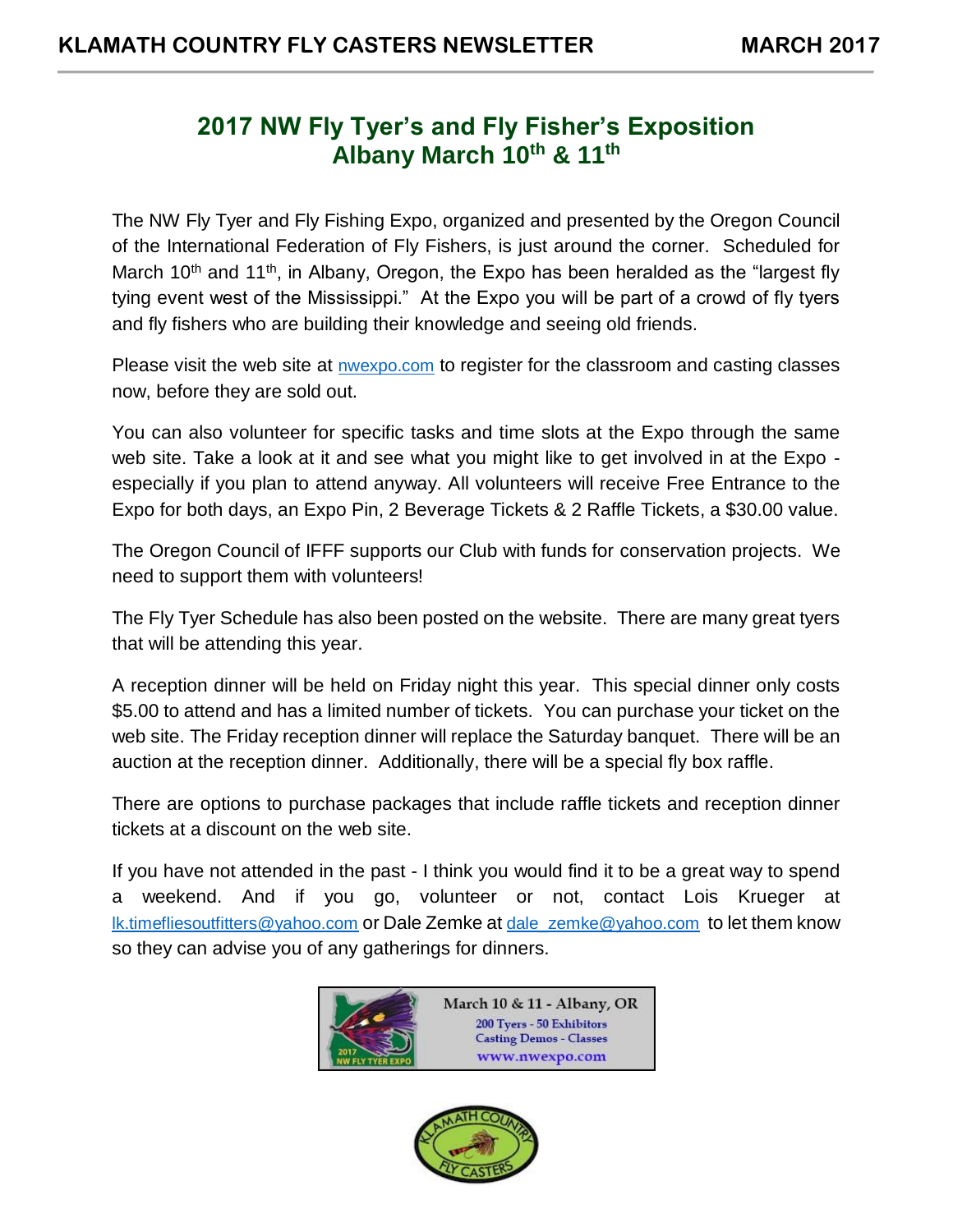# **INDISPENSABLE FLIES,** by Ralph Carestia



Birchell's hatching midge is a beautiful little emerging midge with a parachute wing, so you can see it amid the others.

Midges are aquatic insects related to mosquitos and very in size from very small (size 22) to larger sizes (size 14). Often a midge hatch can be a prolific to the point when it's difficult to determine your fly from the rest on the water, especially in the Klamath basin. This midge fly pattern can solve the problem.

Midges rise to the surface as pupae and struggle slowly through the surface film while the pupa's body dangles vertically below. This is the most common stage for trout to take, though the adults may be useful at times too. Midge pupae account for much of the mystifying midsummer spring creek action on evenings when no bugs seem to be in the air or on the water, yet trout are rising everywhere and ignoring one's flies.

Despite the tiny size of Chironomidae midges, trout can be very selective to their size and color. Remember that a difference of a single hook size in the tiny sizes is a very large percentage difference and very noticeable by the trout. Netting some of the real insects before choosing a fly is surely a good idea, but it's easier said than done.

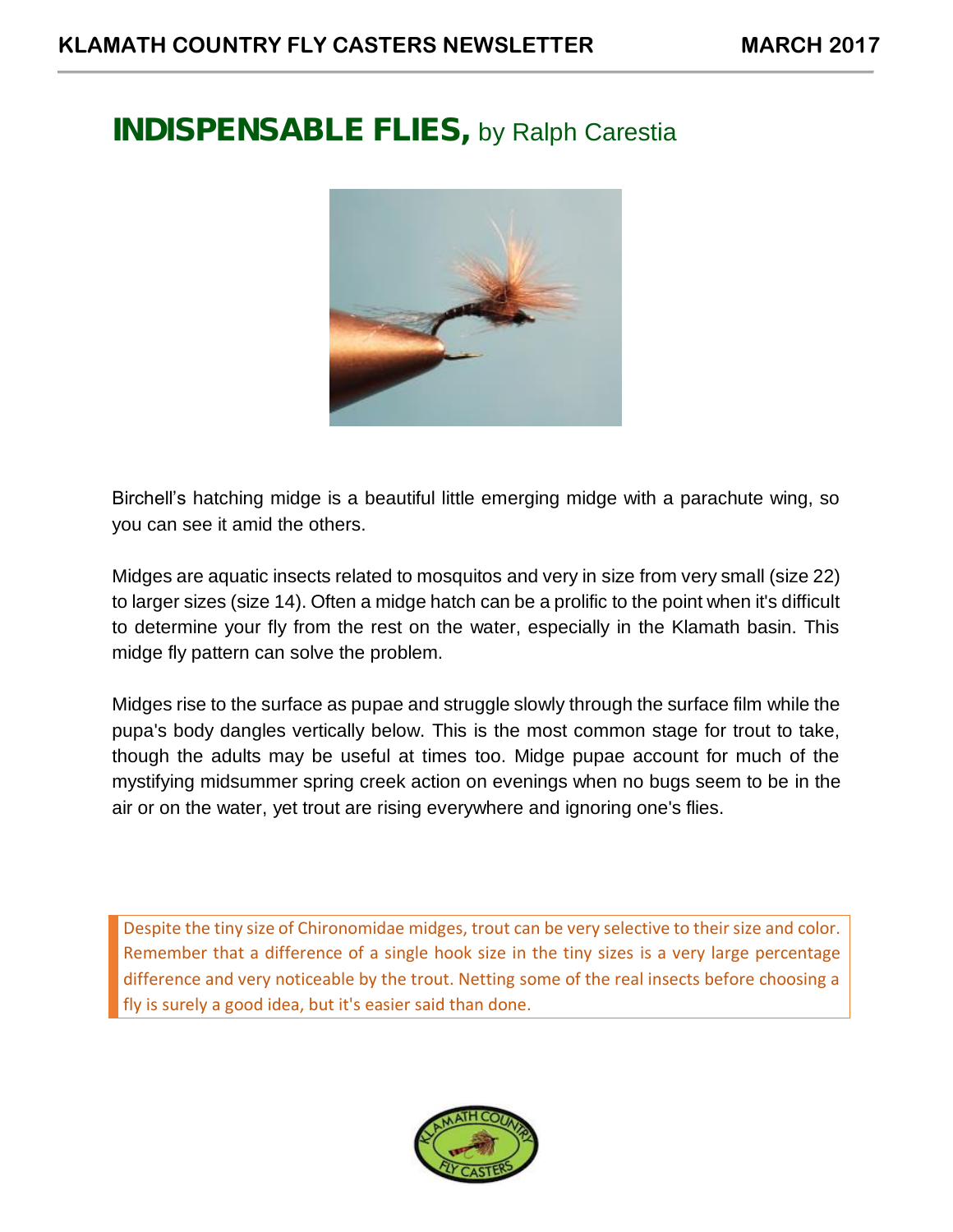# **Recipe:**

| <b>HOOK:</b>   | <b>TMC 2488</b>                  |  |                                  | Size #16 - #                           |     |  |  | -20          |
|----------------|----------------------------------|--|----------------------------------|----------------------------------------|-----|--|--|--------------|
| <b>THREAD:</b> |                                  |  |                                  | Black 70 Denier (match fly body color) |     |  |  |              |
| <b>WING:</b>   |                                  |  | <b>Post White Calf Body hair</b> |                                        |     |  |  |              |
| <b>TAIL:</b>   | Grey                             |  | Z-Ion                            |                                        | for |  |  | <b>Black</b> |
| <b>BODY:</b>   | <b>Black Thread</b>              |  |                                  |                                        |     |  |  |              |
| Rib:           | <b>Small Silver wire</b>         |  |                                  |                                        |     |  |  |              |
| <b>HACKLE:</b> | <b>Medium Dun</b>                |  |                                  |                                        |     |  |  |              |
| Thorax:        | <b>Dun superfine Dubbing</b>     |  |                                  |                                        |     |  |  |              |
| <b>WING:</b>   | <b>Post White Calf Body hair</b> |  |                                  |                                        |     |  |  |              |

#### **Instructions**

**1.** Attach the thread at the eye of the hook and wrap a smooth thread base to the midpoint on the hook. Return the thread to about the ¼ point from the eye.



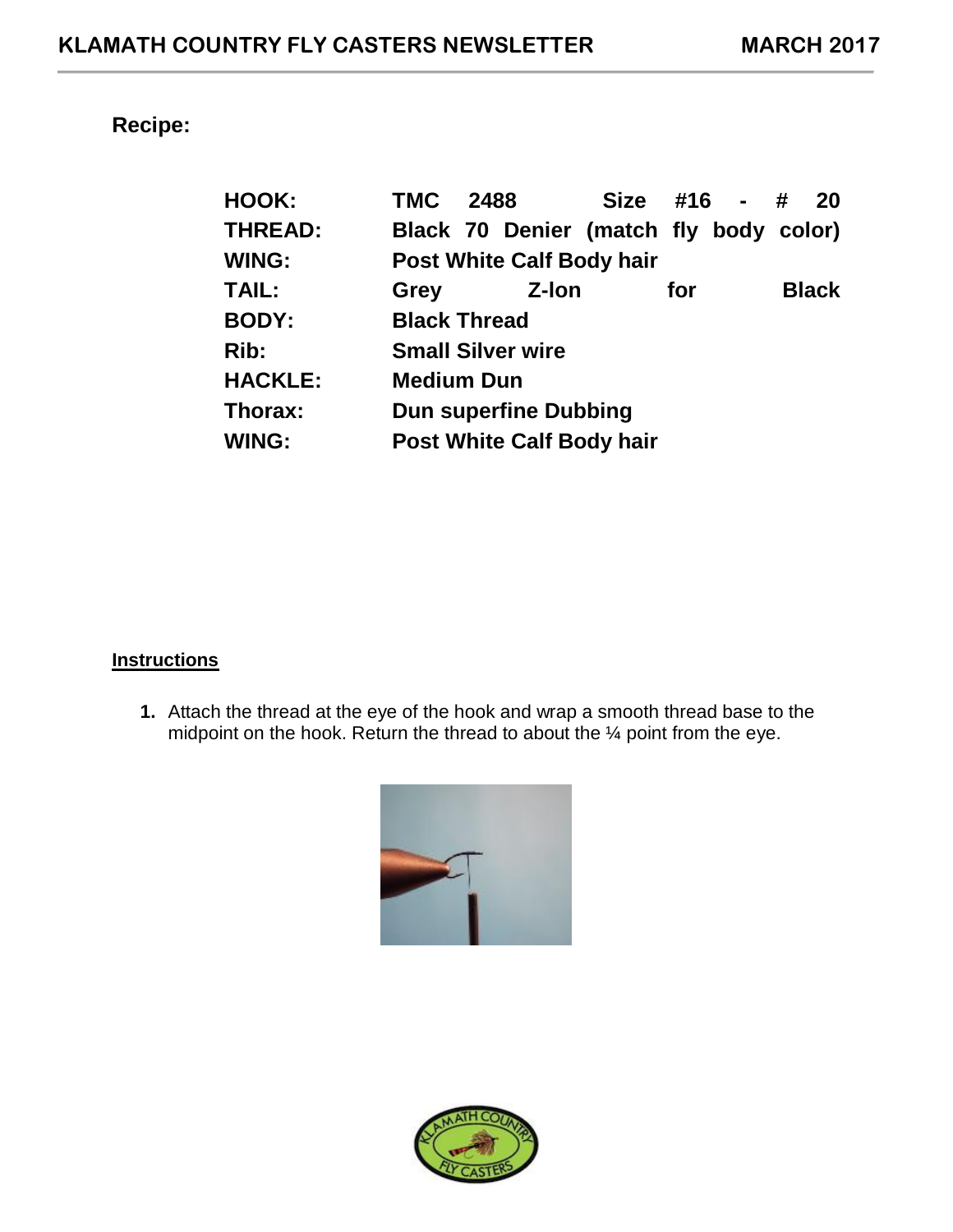**2.** Cut, clean and stack a large clump of calf hair. Be sure to remove all the short fibers and stack the bunch into a nice even clump. Measure this clump of hair against the shank so it is about a shank length long. Tie the calf body hair and cut the butt ends from the calf hair at an angle and form a smooth thread base over the tapered butts.



**3.** Tie in a sparse clump of grey Z-lon at the base of the wing and wrap back over it to the bend so it sticks out the back of the hook like a tail.



**4.** Tie in a small section of BR size silver wire extending off of the back of the hook shank to be used to rib the lower body of the fly later. Wrap the thread forward to just behind the calf hair wing creating a somewhat smooth tapered underbody.



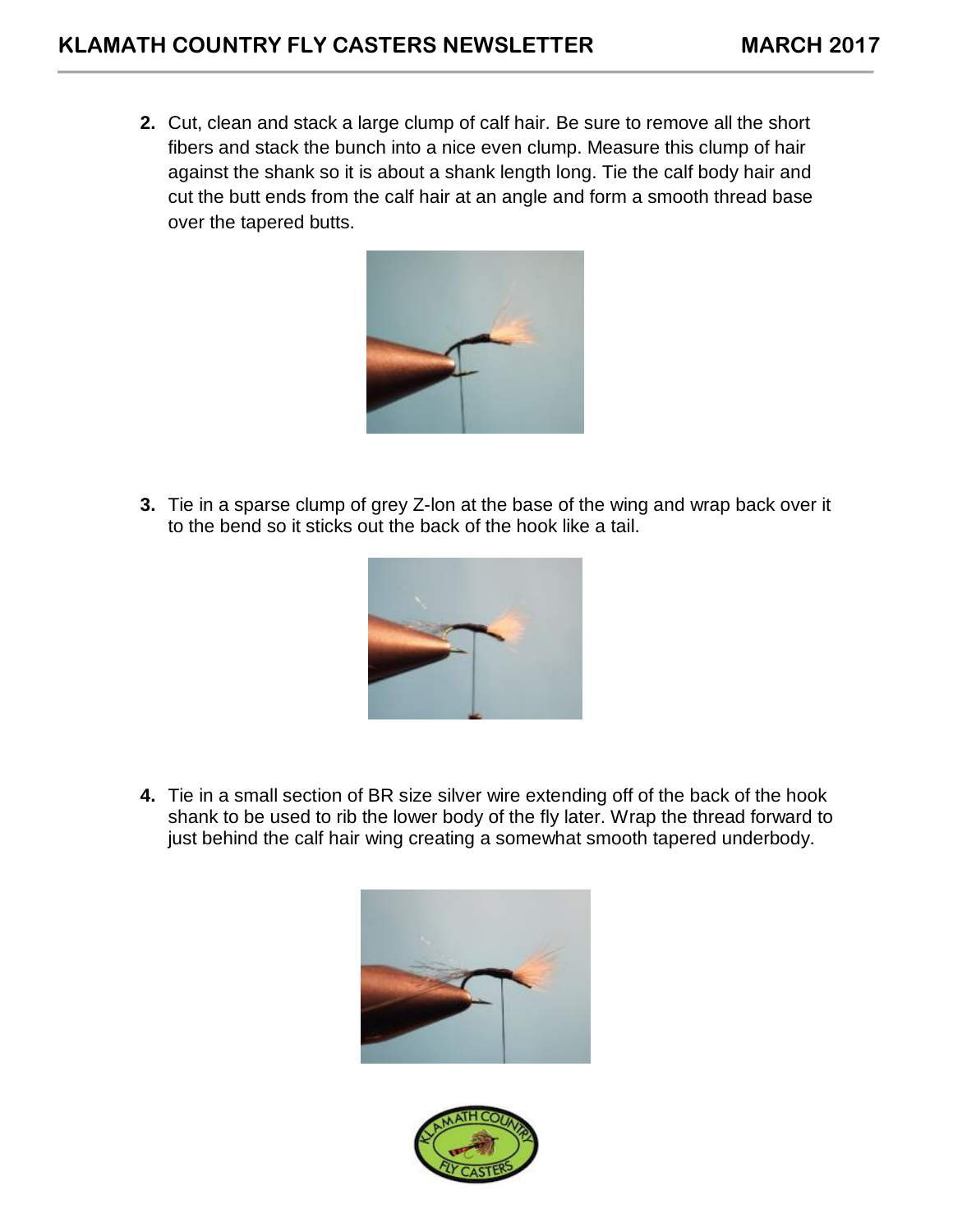**5.** Wrap the Silver wire forward up the tapered body in the same direction that you wrapped the thread for the body.



**6.** Select a medium dun saddle hackle that has barbs about equal to one and a half hook gaps. Peel the hackle fibers from the bottom of the feather, leaving the bare stem exposed for about half a hook shank length. Tie the feather in right behind the wing, by this bare stem, and wrap back over it tightly to the base of the wing. Wrap the thread around the wing post and the hackle stem from the base of the wing post up to the top of the wing post.



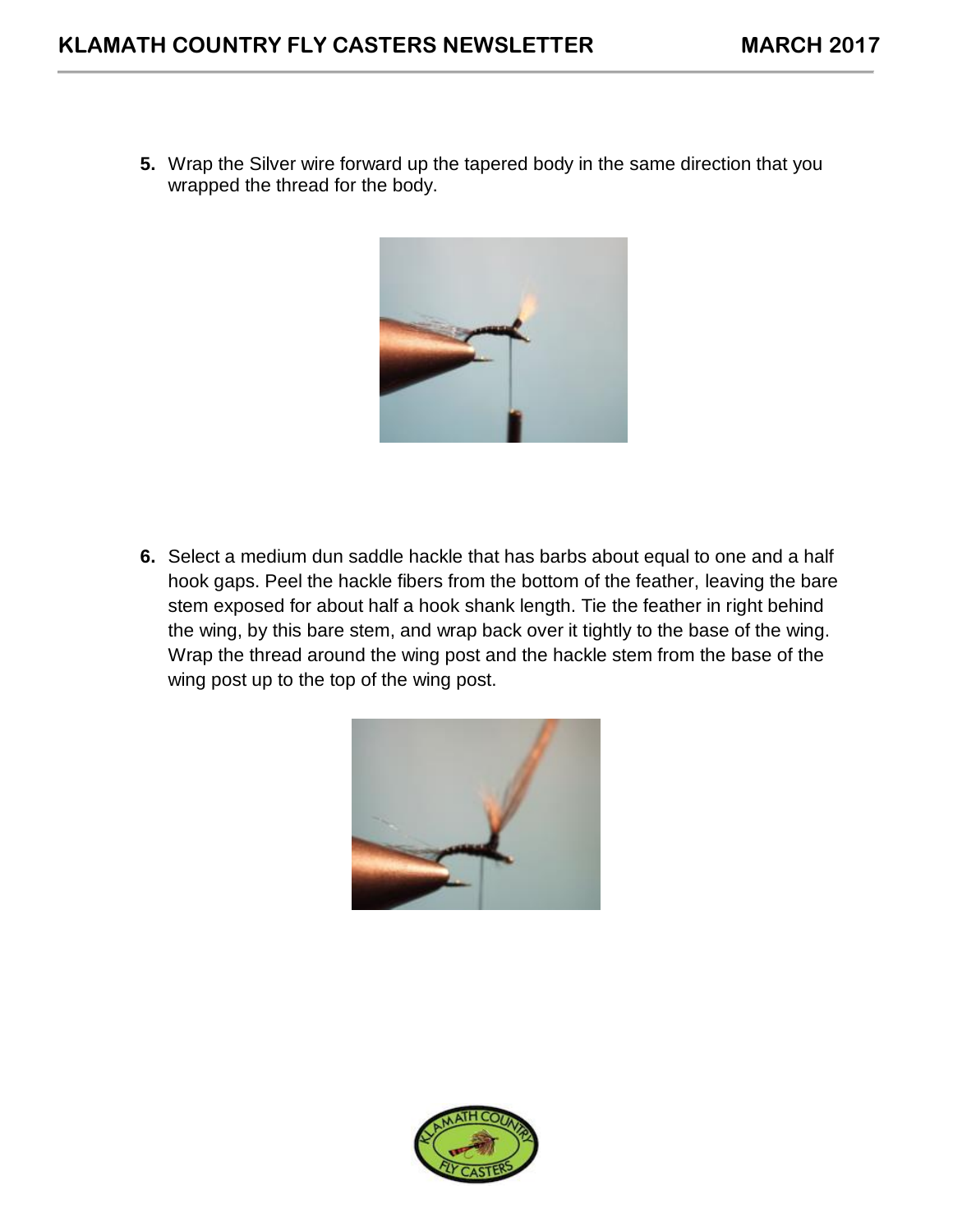**7.** Apply a strand of dun superfine dubbing to the thread. Begin wrapping this dubbing immediately behind the hook eye, and wrap back, crossing to the backside of the wing, and building an elongated oval-shaped thorax.



**8.** Grab the tip of the hackle feather with your hackle pliers and pull the feather out over the hook eye. You want to bend the feather over backwards so the inside of the feather will face up as you wrap. Wrap the feather from the top of the post to the bottom, one turn under the last for a total of about 5 turns and tie off.



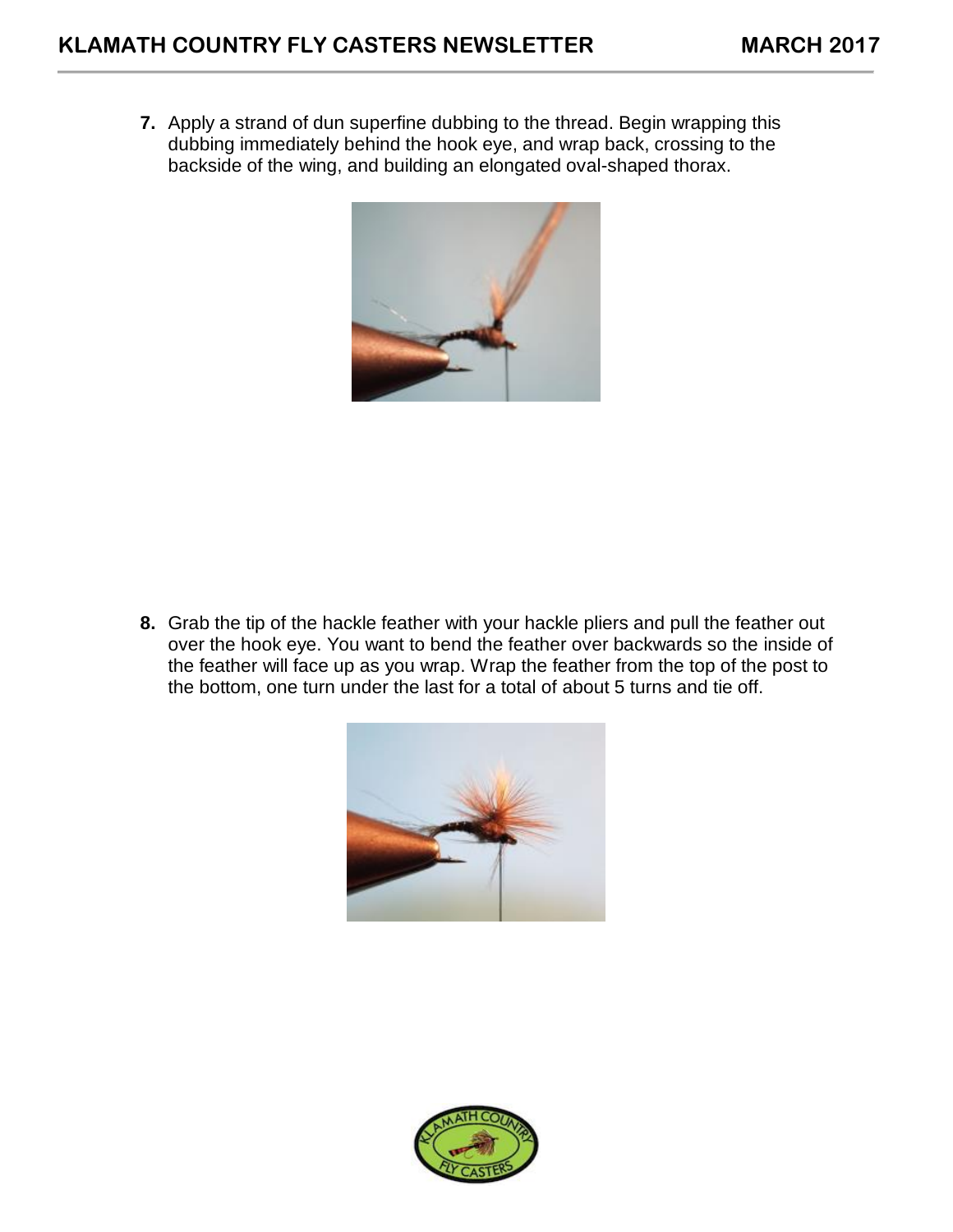**9.** Whip-finish the thread by setting up the whip finisher and working the knot in around the hook shank but under the hackle fibers.







**Top View**

**Have a Fly Rod that needs some TLC? Peg Edwards found that Parker's Rod and Gun now can make rod repairs.**

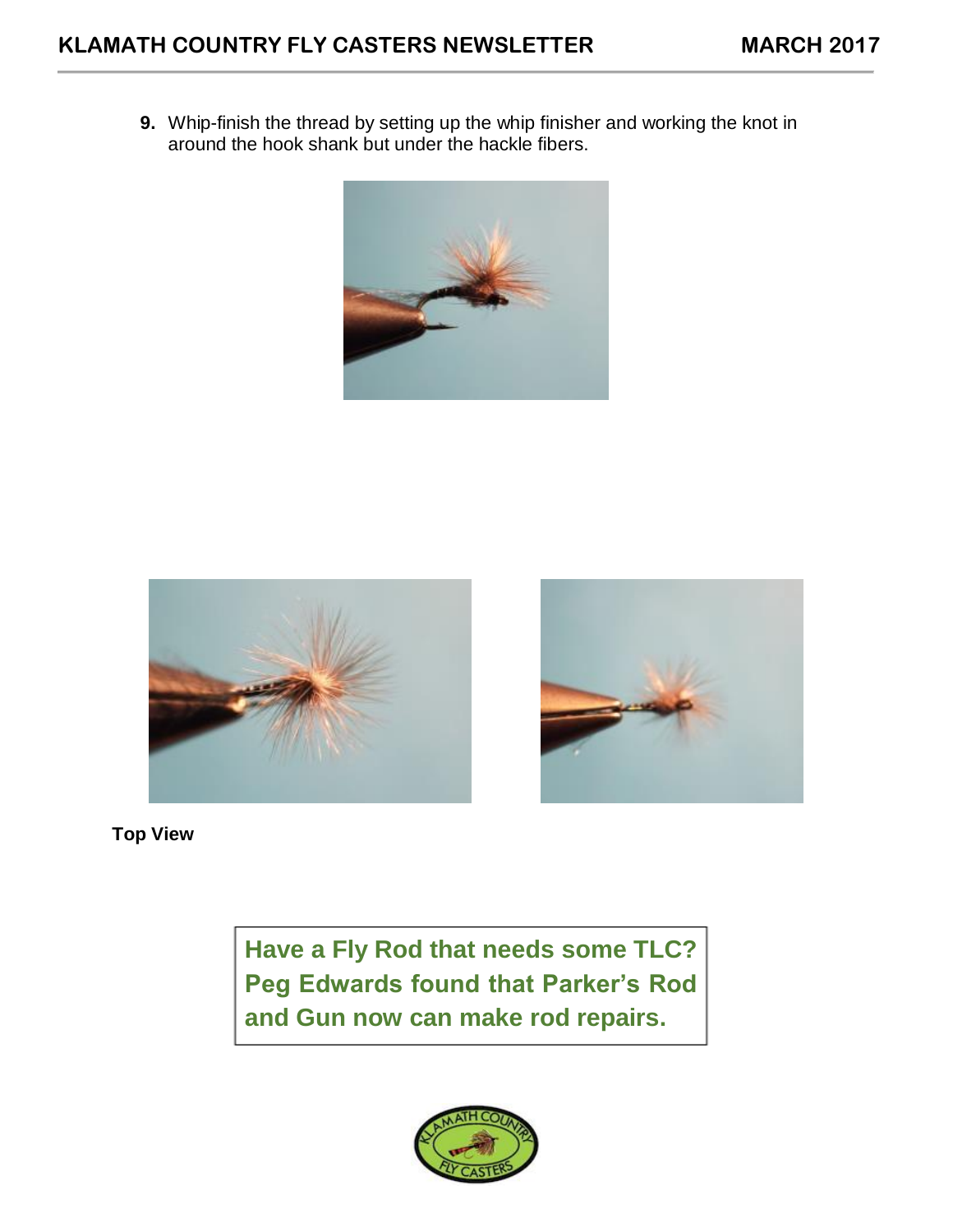